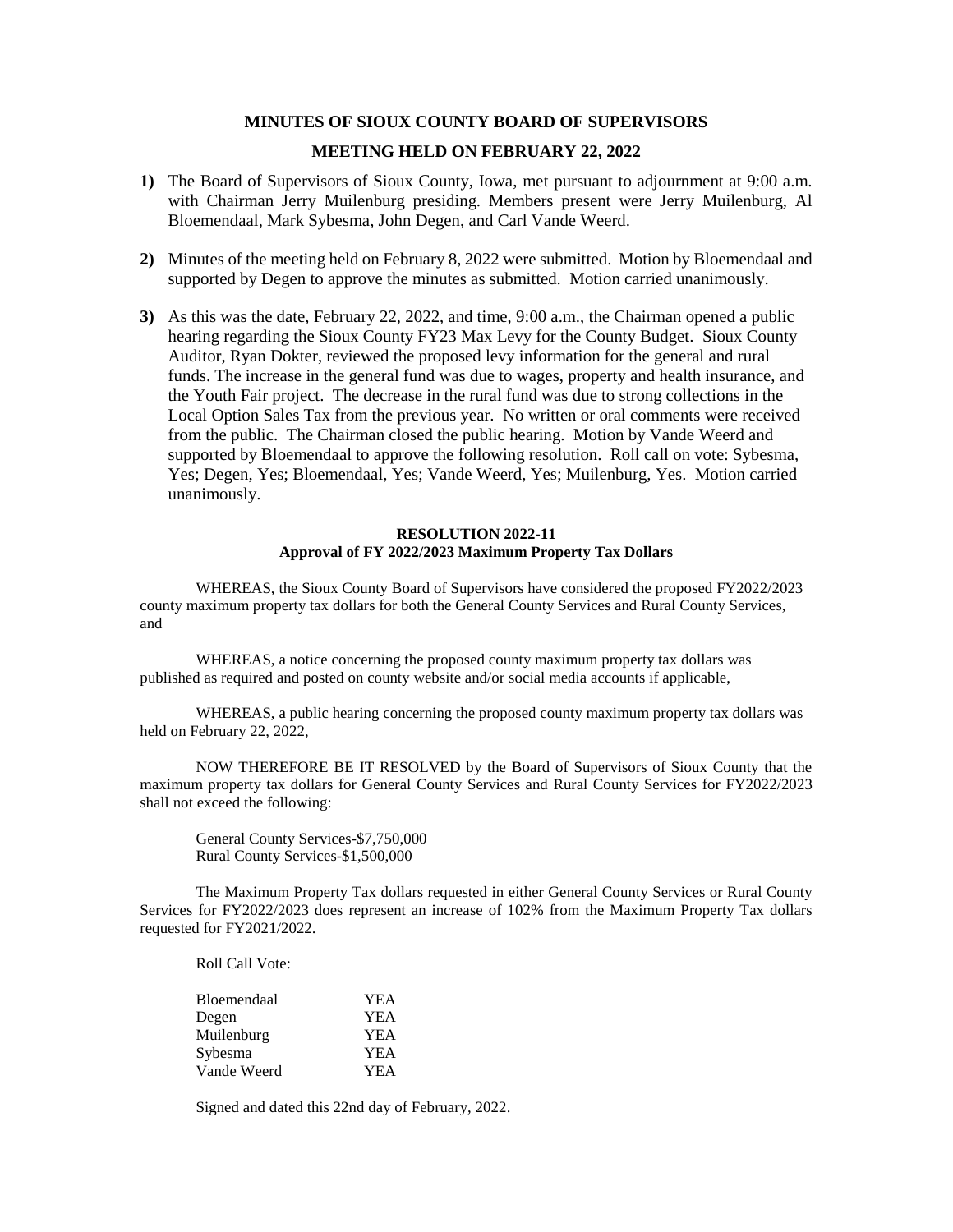/s/Jerry Muilenburg Chair, Board of Supervisors

ATTEST: /s/Ryan Dokter, Sioux County Auditor

- **4)** Motion by Bloemendaal and supported by Degen to set the public hearing date, March 22, 2022 and time, 9:00 a.m. for the FY23 Sioux County Budget. Motion carried unanimously.
- **5)** Jessica Kooiker, Sioux County Recorder, began discussion regarding the need to add an additional full-time employee to her office. She reported an increase in the workload which warrants the additional employee, as well as Sioux County's population ranks  $19<sup>th</sup>$  highest in the state but our real estate transactions are that of a more populous county. Motion by Vande Weerd and supported by Sybesma to create an additional full-time position in the Recorder's Office. Voice vote: Sybesma, Yes; Degen, Yes; Bloemendaal, Yes; Vande Weerd, Yes; Muilenburg, No. Motion carried 4 in favor, 1 opposed.
- **6)** Chairman Muilenburg began discussion on the county redistricting process. He reported that the Auditor's Office must update the voter rolls with the new legislative, supervisor, and precincts in the county for candidates who are filing papers to run for county offices. Sioux County Auditor, Ryan Dokter, reported that he has not heard back from the Secretary of State's Office yet regarding the Board's rejection of the Plan 1 from the Legislative Services Agency.

Motion by Sybesma to withdraw the protest to the Legislative Services Agency Plan 1 proposal via the following resolution, and to accept the supervisor districts as proposed by the Legislative Services Agency, but do so under protest as there was no public input given and no local input was able to be given on the plan, motion supported by Vande Weerd. Roll call on vote: Sybesma, Yes; Degen, Yes; Bloemendaal, No; Vande Weerd, Yes; Muilenburg, Yes. Motion carries, 4 in favor, 1 opposed.

# **RESOLUTION NO. 13**

# **RESOLUTION APPROVING REDISTRICTING PLAN AND REPORT**

*A resolution by Sioux County to approve the Redistricting Plan and Report as developed by the Sioux County Temporary County Redistricting Commission and approved by the State Commissioner of Elections (via the Legislative Services Agency) pursuant to Iowa Code Section 331.210A*

**WHEREAS**, the Sioux County Temporary Redistricting Commission developed a Redistricting Plan and Report and presented the same to the Sioux County Board of Supervisors; and

**WHEREAS,** the Sioux County Board of Supervisors approved of said Redistricting Plan and Report pursuant to Sioux County Ordinance No. 29; and

**WHEREAS,** the Sioux County Board of Supervisors forwarded said Redistricting Plan and Report to the State Commissioner of Elections for approval and the State Commissioner of Elections (via the Legislative Services Agency) approved of the same;

**WHEREAS,** the Legislative Services Agency submitted the following supervisor redistricting plan 1 as follows:

District 1. Precincts 1 (Alton, Nassau), 2 (Buncombe, Eagle West, Garfield, Hawarden, Logan, Washington West), 6 (Ireton, Center, Eagle East, Reading, Washington East), and 7 (Maurice, Sherman).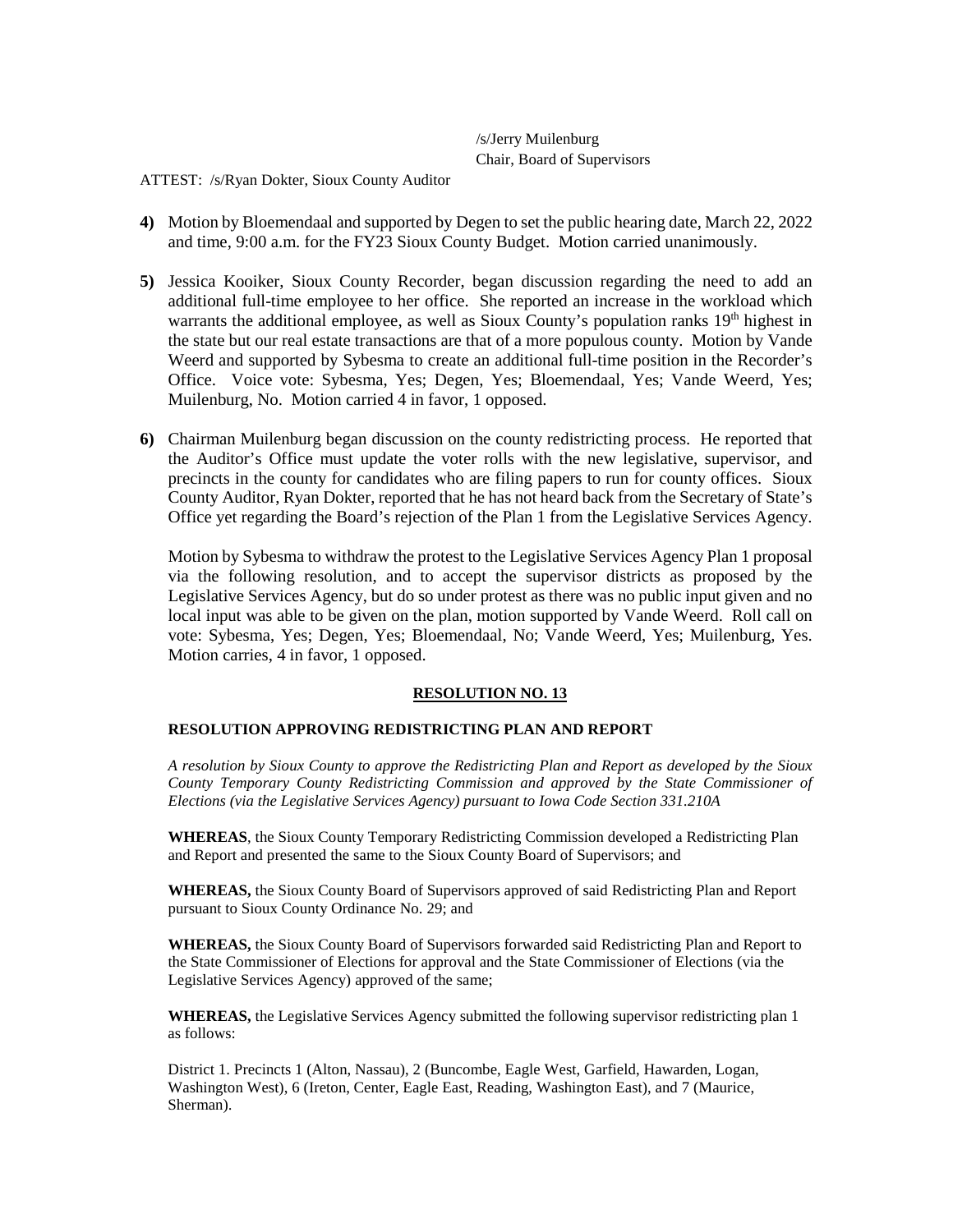District 2. Precincts 8 (Orange City No. 1 Holland SW), 9 (Orange City No. 2 Holland SE) and 17 (West Branch).

District 3. Precincts 14 (Sioux Center No. 2), 15 (Sioux Center No. 3), and 16 (Sioux Center No. 4). District 4. Precincts 10 (Plato, Rock, Settlers, Sioux), 11 (Rock Valley No. 1), 12 (Rock Valley No. 2), and 13 (Sioux Center No. 1, Welcome).

District 5. Precincts 3 (Capel, Grant, Lynn, Sheridan), 4 (East Orange, Floyd, Holland North 1/2,) and 5 (Hull, Lincoln).

**NOW, THEREFORE, BE IT RESOLVED**, that the Sioux County Board of Supervisors declares said Redistricting Plan and Report approved and final; and

**BE IT FURTHER RESOLVED**, that the Sioux County Board of Supervisors directs the Sioux County Auditor to publish notice of the changes in a newspaper of general circulation once each week for three consecutive weeks no later than thirty days before the next general election in accordance with Iowa Code Section 49.11.

**HEREBY RESOLVED** by the Sioux County Board of Supervisors this 22nd day of February, 2022.

/s/Jerry Muilenburg, Chairman, Sioux County Board of Supervisors

/s/Attest: Ryan Dokter, Sioux County Auditor

- **7)** Joel Sikkema, Sioux County Engineer,
	- Reported that gravel hauling by private haulers was completed last week. Long-term he is looking at sources for gravel.
	- Reported that prices have increased for metal culverts used for driveways.
	- Requested the Chairman sign the gravel crushing contracts that were approved at a previous meeting.
	- Updated the Board on the process for hiring an employee for the open position of Engineering Technician.
	- Reported that a walk through will be done at the county home for interested bidders for demolishing the structure, which allows for questions to be answered more efficiently.
- **8)** Tom Kunstle, Sioux County Attorney,
	- Reported that the new Assistant County Attorney position has been posted and has received one applicant to date.
	- Supervisor Sybesma discussed the need to develop a 28E agreement for the Youth Fair project and discussed the parameters with Kunstle.
- **9)** As this was the date, February 22, 2022, and time, 9:45 a.m. for a public hearing, the Chairman opened the public hearing. Shane Walter, Sioux County Zoning Director, presented the following construction permit application information: Name of Applicant: Steve Meisner, Location of the operation: Section 12, Holland Township, Sioux County, Iowa. Type of confinement feeding operation structure proposed: One new dairy free stall confinement building and an anaerobic digester system with a digester, solids separator building, manure process building and miscellaneous equipment to produce methane gas on site and pump off site as part of an expansion to an existing dairy cattle confinement/open lot facility. Animal Unit Capacity of the confinement operation after construction: 5680 animal units. (3950 head of mature dairy cattle and 150 head of immature dairy cattle). No written or oral comments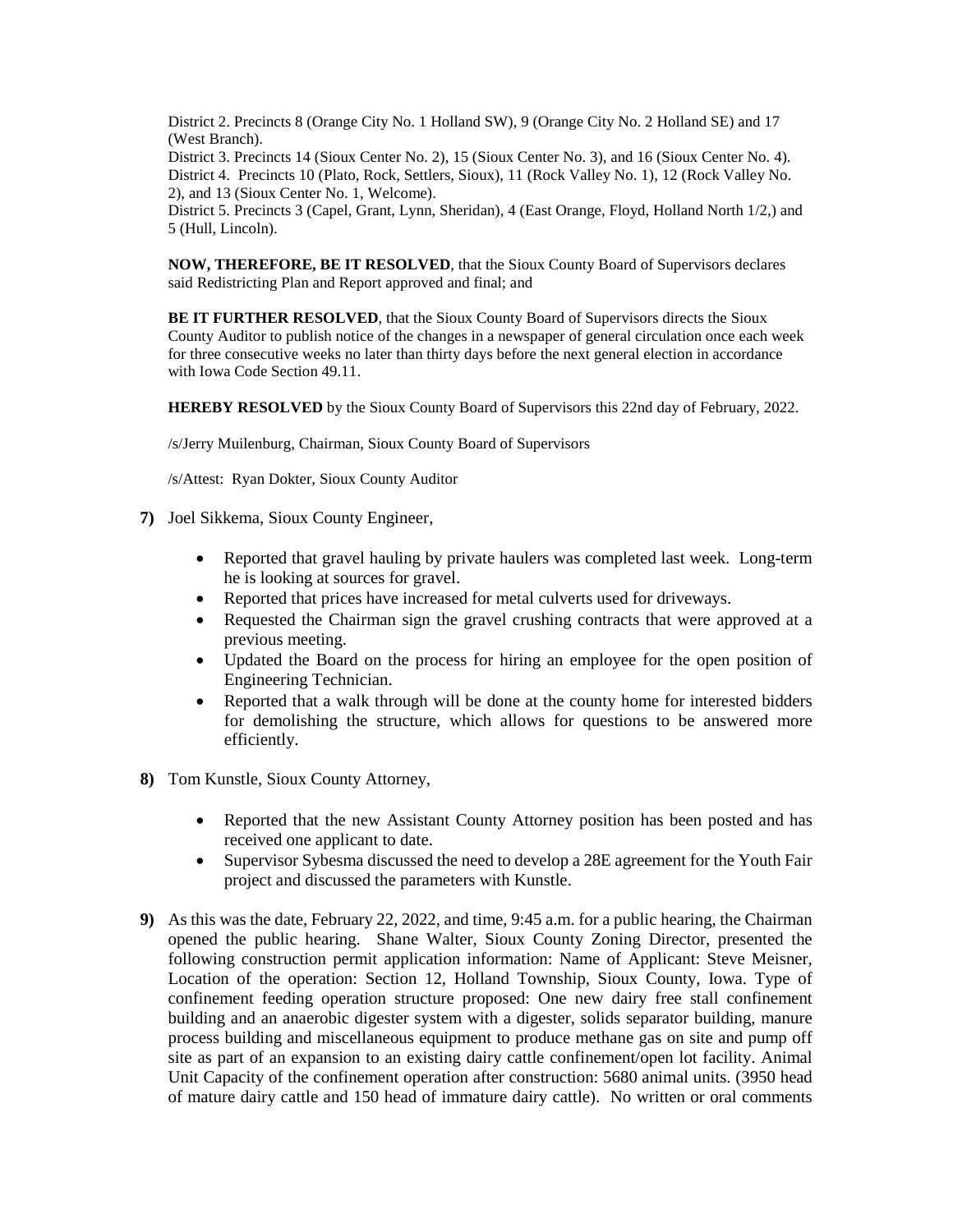were received. The Chairman closed the public hearing. Motion by Sybesma and supported by Bloemendaal to send a favorable opinion to the Iowa DNR regarding the construction permit application. Motion carried unanimously.

- **10)** Shane Walter, Sioux County Zoning Director, reported that the proposed floodplain maps from FEMA will become final on August 2, 2022 and that prior to that date, the county ordinance will need to reflect those changes to the floodplain.
- **11)** Motion by Vande Weerd and supported by Bloemendaal to approve the following service contracts for county funding to the following agencies for FY23: Center for Financial Education, Elderbridge Agency on Aging, Foster Grandparent Program, Habitat for Humanity, Northwest Iowa Regional Housing Trust, and Western Iowa Tourism. Motion carried unanimously.
- **12)** Motion by Bloemendaal and supported by Degen to approve Elected Official Compensation Resolution for FY23. Roll call on vote: Sybesma, Yes; Degen, Yes; Bloemendaal, Yes; Vande Weerd, Yes; Muilenburg, Yes. Motion carried unanimously.

#### **RESOLUTION 2022-12**

WHEREAS, the Sioux County Compensation Board meets annually to recommend a compensation schedule for elected officials for the fiscal year immediately following, in accordance with Iowa Code Chapters 331.905 and 331.907, and

WHEREAS, the Sioux County Compensation Board met on December 7, 2021, and made the following salary recommendations for the following elected officials for the fiscal year beginning July 1, 2022:

| Elected Official<br>Auditor | <b>Current Salary</b><br>\$80,541 | Proposed Increase<br>8.0% | Recommended Salary<br>\$86,984 |
|-----------------------------|-----------------------------------|---------------------------|--------------------------------|
| County Attorney             | \$131,850                         | 8.0%                      | \$142,398                      |
| Recorder                    | \$78.291                          | 8.0%                      | \$84,554                       |
| Sheriff                     | \$103,415                         | 8.0%                      | \$111,688                      |
| <b>Supervisors</b>          | \$39,069                          | 8.0%                      | \$42,195                       |
| Treasurer                   | \$78,291                          | 8.0%                      | \$84,554                       |

THEREFORE, BE IT RESOLVED that the Sioux County Board of Supervisors approves the following salary adjustments for the following elected officials for the fiscal year beginning July 1, 2022:

| Elected Official<br>Auditor | <b>Approved Salary</b><br>\$86,984 | <b>Approved Increase</b><br>8.0% |
|-----------------------------|------------------------------------|----------------------------------|
| County Attorney             | \$142,398                          | 8.0%                             |
| Recorder                    | \$84,554                           | 8.0%                             |
| <b>Sheriff</b>              | \$111,688                          | 8.0%                             |
| Supervisors                 | \$42,195                           | 8.0%                             |
| Treasurer                   | \$84,554                           | 8.0%                             |

PASSED AND APPROVED this 22nd day of February, 2022.

/s/Jerry Muilenburg, Chairman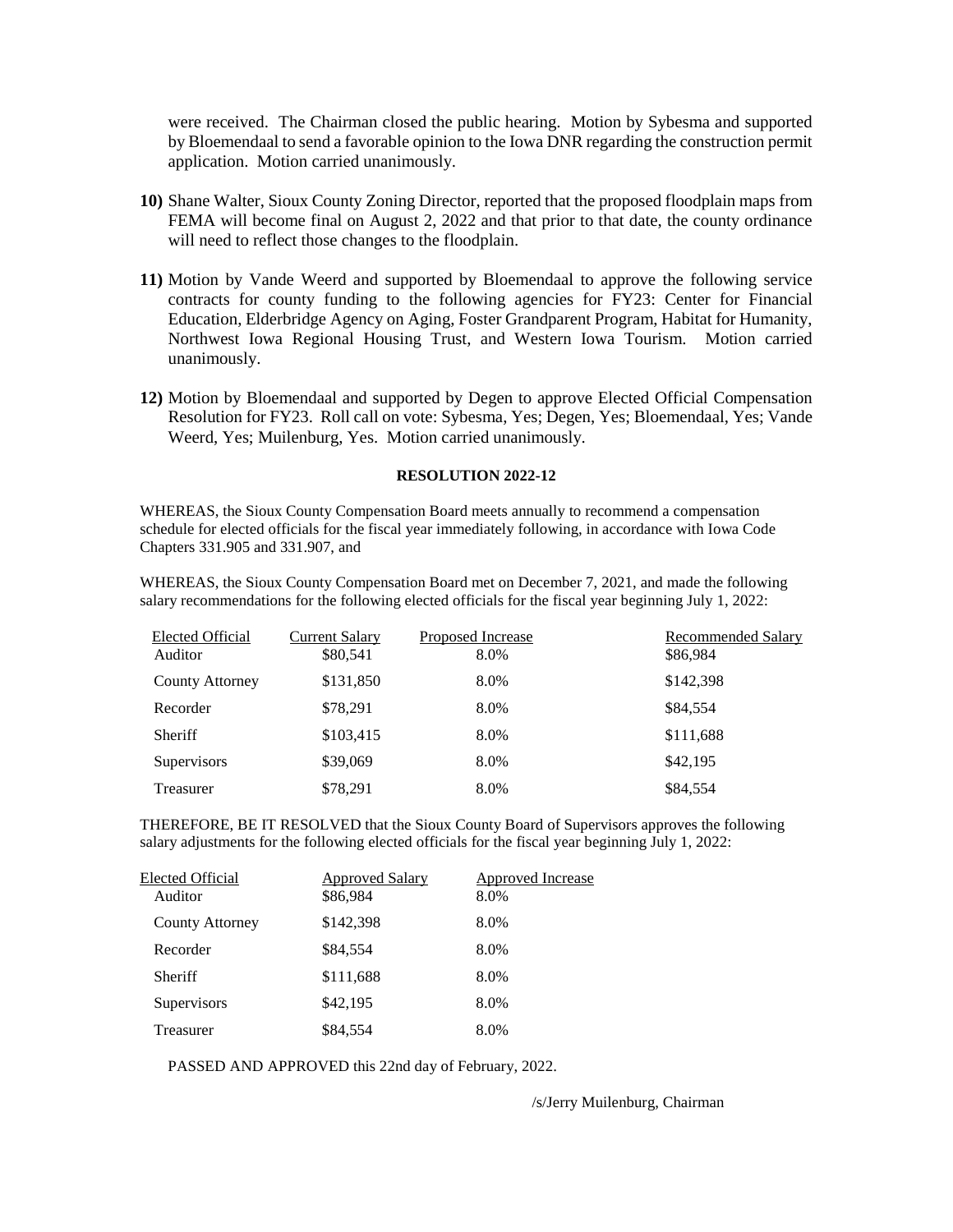ATTEST: /s/Ryan Dokter Sioux County Auditor

**13)** Motion by Sybesma and supported by Vande Weerd to approve the FY23 Salary Resolution. Roll call on vote: Sybesma, Yes; Degen, Yes; Bloemendaal, Yes; Vande Weerd, Yes; Muilenburg, Yes. Motion carried unanimously.

## **RESOLUTION 2022-14**

# SALARY RESOLUTION 2022/2023

BE IT RESOLVED that the Sioux County Board of Supervisors does hereby approve the following salaries and hourly rates for Sioux County elected officers and employees for fiscal year 2023:

| <b>Employee</b>           | <b>Annually</b> | <b>Hourly</b> | <b>Employee</b>           | <b>Annually</b> | <b>Hourly</b> |
|---------------------------|-----------------|---------------|---------------------------|-----------------|---------------|
| <b>BEVERLY CLARK</b>      | \$56,209        |               | <b>DANIEL ALTENA</b>      | \$111,688       |               |
| KIRBEE VAN DE BERG        |                 | \$22.68       | NATHAN HUIZENGA           | \$94,936        |               |
| <b>JOSLYN HOFLAND</b>     |                 | \$23.09       | <b>JASON BERGSMA</b>      | \$93,819        |               |
| <b>JADE HOISINGTON</b>    | \$85,932        |               | <b>JAMISON VANVOORST</b>  | \$93,819        |               |
| ANN JUHL                  |                 | \$24.59       | <b>DAWN DENEKAS</b>       |                 | \$25.17       |
| <b>ALISON KAMP</b>        |                 | \$23.09       | <b>KAY KOOB</b>           |                 | \$24.24       |
| THOMAS KUNSTLE            | \$142,398       |               | <b>LINDSEY VANDEKIEFT</b> |                 | \$25.20       |
| <b>KALYN DECKER</b>       | \$62,445        |               | <b>DENNIS SNIEDER</b>     |                 | \$23.79       |
| <b>RYAN DOKTER</b>        | \$86,984        |               | <b>ALEX BAKKER</b>        |                 | \$21.29       |
| <b>JENNIFER WELCH</b>     |                 | \$25.61       | <b>AUDLEY DEJONG</b>      |                 | \$21.29       |
| <b>JOY POPPEMA</b>        |                 | \$24.24       | <b>CHAD DEVRIES</b>       |                 | \$21.29       |
| <b>LINDA WYNIA</b>        | \$73,937        |               | JACOB HARMELINK           |                 | \$21.29       |
| ALLEN BLOEMENDAAL         | \$42,195        |               | <b>JORDAN KERR</b>        |                 | \$21.29       |
| <b>JOHN DEGEN</b>         | \$42,195        |               | <b>RYAN MCCRORY</b>       |                 | \$21.29       |
| <b>JERRY MUILENBURG</b>   | \$44,195        |               | <b>CHARLES ZOMERMAAND</b> |                 | \$35.77       |
| <b>MARK SYBESMA</b>       | \$42,195        |               | KIMBERLY HEUSINKVELD      |                 | \$24.24       |
| <b>CARL VANDEWEERD</b>    | \$42,195        |               | <b>JAYNE HOFMEYER</b>     |                 | \$27.00       |
| AMY CLEVERINGA            |                 | \$18.61       | <b>JILL LODE</b>          | \$64,184        |               |
| <b>KRISTA DRUIN</b>       |                 | \$23.94       | <b>TERI POPPEMA</b>       |                 | \$24.24       |
| SAMANTHA KOOIKER          |                 | \$23.94       | <b>DAWN PRESCOTT</b>      |                 | \$24.24       |
| <b>KEVIN HARSKAMP</b>     |                 | \$25.17       | <b>CYNTHIA REID</b>       | \$71,871        |               |
| <b>JACQUELYN HULSTEIN</b> |                 | \$23.94       | <b>CHERYL SANDBULTE</b>   | \$50,468        |               |
| <b>COURTNEY MCKEE</b>     |                 | \$23.94       | DONNA SIEBERSMA           | \$71,871        |               |
| NICHOLAS ROSENBOOM        |                 | \$23.94       | <b>MARY SUNTKEN</b>       |                 | \$24.24       |
| <b>JORI STEVENS</b>       |                 | \$25.17       | DANIEL ZOMERMAAND         | \$84,554        |               |
| <b>MIRIAM KAMP</b>        |                 | \$23.78       | KATHRYN WETTER            | \$52,839        |               |
| RODNEY VANRAVENSWAAY      |                 | \$23.78       | <b>MAVIS ANEMA</b>        | \$60,000        |               |
| DENNIS VANDERWEL          | \$60,405        |               | <b>SHANE WALTER</b>       | \$116,802       |               |
| <b>JARED BOWLSBY</b>      | \$57,000        |               | MARIELA RODRIGUEZ         |                 | \$27.00       |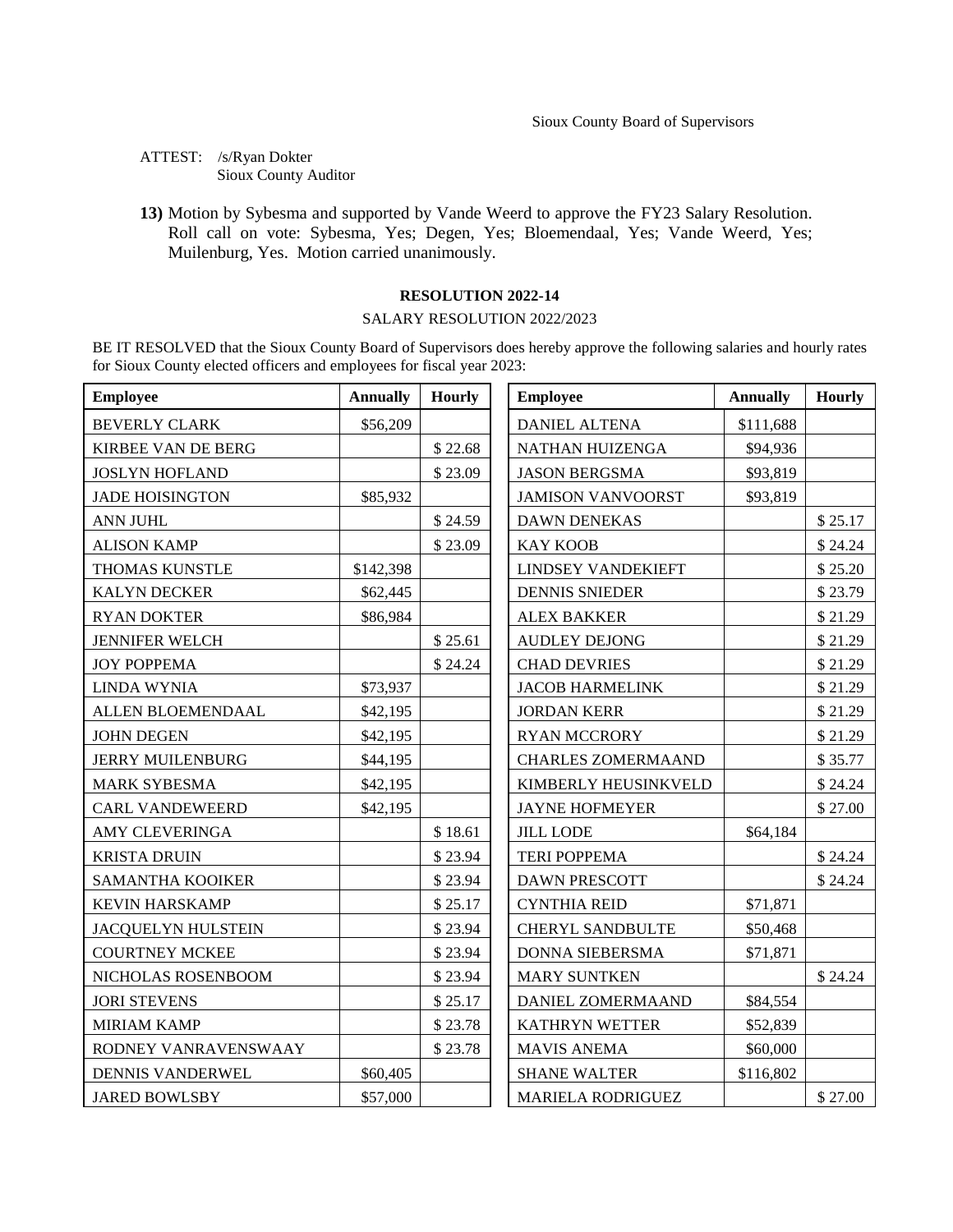| <b>JOSEPH REID</b>              | \$56,576 |         | <b>JASON ANDERSON</b>   |           | \$27.95 |
|---------------------------------|----------|---------|-------------------------|-----------|---------|
| MICAH VANMAANEN                 | \$96,115 |         | <b>JAMES BATCHELDER</b> |           | \$23.90 |
| <b>DANA BRENNEMAN</b>           |          | \$24.24 | <b>KELLY BRUNSTING</b>  |           | \$27.95 |
| <b>VONDA HERONEMUS</b>          | \$71,026 |         | <b>DEREK DEGROOT</b>    |           | \$27.95 |
| <b>JESSICA KOOIKER</b>          | \$84,554 |         | <b>SCOTT DEKOCK</b>     |           | \$27.95 |
| THERESA SOLSMA                  |          | \$23.78 | <b>THOMAS EVEN</b>      |           | \$27.95 |
| <b>TODD BERGSMA</b>             |          | \$35.77 | NICHOLAS GERRITSON      |           | \$27.95 |
| <b>JUSTIN DEBRUIN</b>           |          | \$36.96 | <b>GERAD GRADERT</b>    |           | \$27.95 |
| <b>BRADLEY DEKAM</b>            |          | \$35.77 | DARRELL HOEKSTRA        |           | \$27.95 |
| <b>JESSICA DORHOUT-VANENGEN</b> |          | \$35.77 | <b>MATHEW JACOBS</b>    |           | \$27.95 |
| <b>CALEB HAVERDINK</b>          |          | \$36.96 | <b>MARK JACOBSMA</b>    |           | \$27.95 |
| <b>SETH MAITLEN</b>             |          | \$35.77 | <b>DEAN KOLLIS</b>      |           | \$34.44 |
| <b>JOSE MORA</b>                |          | \$35.77 | <b>DEREK KOLLIS</b>     |           | \$34.44 |
| <b>WAYLON POLLEMA</b>           |          | \$35.77 | <b>ALEX LANCASTER</b>   |           | \$32.45 |
| <b>ANTHONY REITSMA</b>          |          | \$35.77 | TIMOTHY LANCASTER       | \$81,004  |         |
| <b>CHAD VANRAVENSWAAY</b>       |          | \$35.77 | <b>DENNIS LOGES</b>     |           | \$27.95 |
| <b>ELIJAH BIEZUNS</b>           |          | \$25.20 | <b>BRIAN NEWBORG</b>    |           | \$34.44 |
| <b>BLAKE CHRISTENSEN</b>        |          | \$18.61 | ANDREW NIEUWENDORP      |           | \$27.95 |
| <b>AMBER DEKKER</b>             |          | \$25.20 | <b>TWILA OOLMAN</b>     | \$58,459  |         |
| <b>BRENT DEBOER</b>             |          | \$25.20 | <b>JASON PIKE</b>       |           | \$27.95 |
| <b>DAVIS DEJONG</b>             |          | \$30.64 | <b>DEBRA PULSCHER</b>   |           | \$24.51 |
| <b>CHARLEY DIBBET</b>           |          | \$28.17 | <b>CODY RENSINK</b>     |           | \$27.95 |
| <b>REBECCA FELLER</b>           |          | \$25.20 | <b>RONALD RIEPMA</b>    |           | \$34.44 |
| <b>BRUSILA GAETA</b>            |          | \$25.20 | DARRELL SCHULLER        | \$80,001  |         |
| REBECCA GRADERT                 |          | \$22.68 | LINK SIETSTRA           |           | \$27.95 |
| <b>BRENDA HINRICHS</b>          |          | \$25.20 | <b>JOEL SIKKEMA</b>     | \$118,800 |         |
| <b>ANTONIO MORA</b>             |          | \$26.43 | <b>DWIGHT SIPMA</b>     |           | \$27.95 |
| <b>RYAN SANDBULTE</b>           |          | \$25.20 | <b>STEVEN SCHMIDT</b>   |           | \$26.62 |
| TREYTON SCHIEBOUT               |          | \$25.20 | JOHN VANDENBOSCH        |           | \$27.95 |
| <b>BRENDA SNIEDER</b>           |          | \$25.20 | <b>JOEL VANENGEN</b>    |           | \$27.95 |
| <b>DEDE WEST</b>                |          | \$21.42 | MATTHEW VANROEKEL       |           | \$27.95 |
| <b>JENNIFER EVERS</b>           |          | \$18.61 | <b>BRIAN VAN'T HUL</b>  |           | \$26.62 |
| <b>IZAAK HOEY</b>               |          | \$18.61 | <b>LOREN WAKEMAN</b>    |           | \$34.44 |
| <b>JAMIE HUNT</b>               |          | \$18.61 |                         |           |         |
| ERVIN LAACKMAAN                 |          | \$18.61 |                         |           |         |
| <b>MAISON OOSTRA</b>            |          | \$18.61 |                         |           |         |

KAMRA WILLIAMS \$18.61 Signed and dated this 22nd day of February, 2022.

 /s/Jerry Muilenburg, Chairman, Board of Supervisors